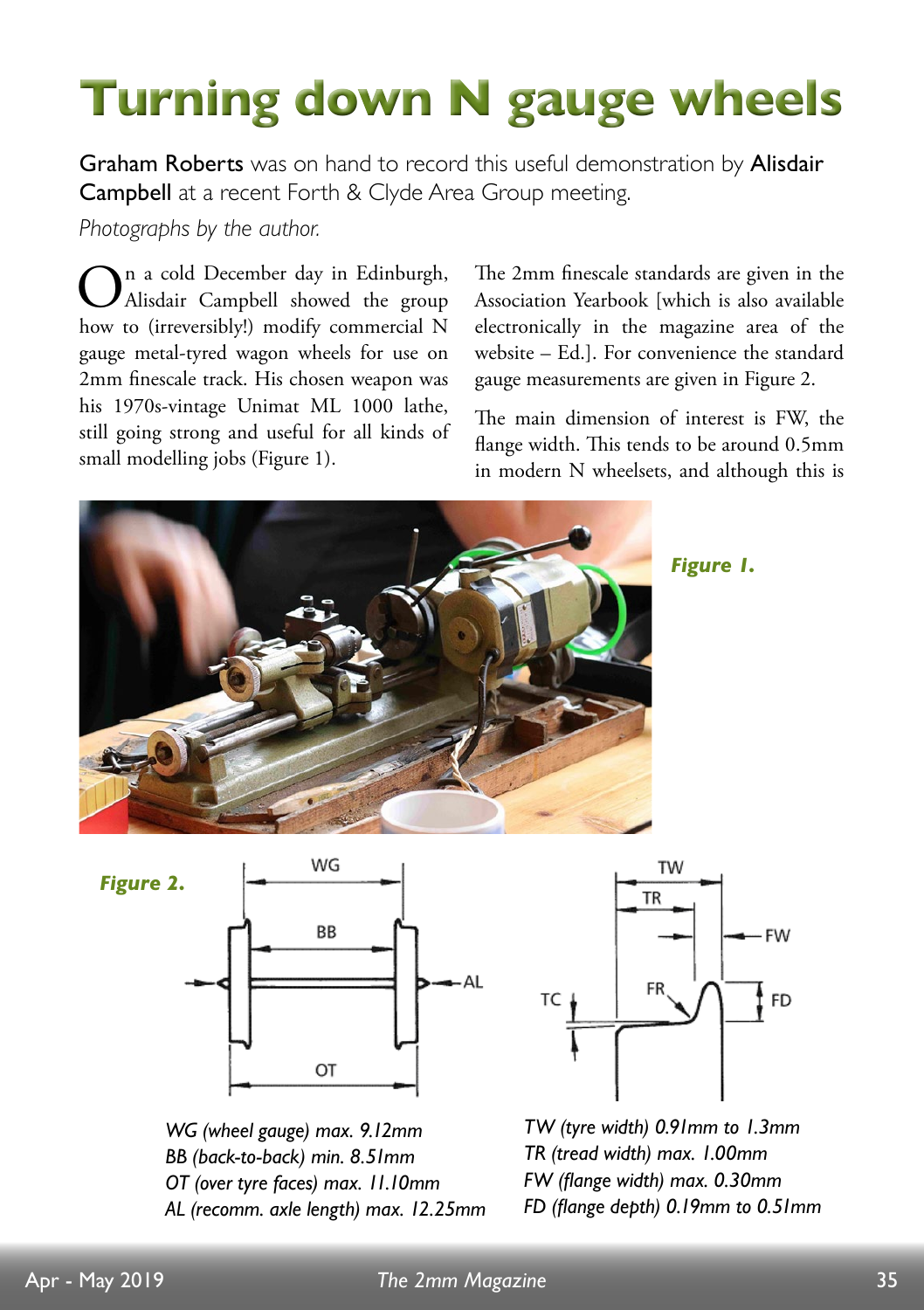an improvement on the 0.7mm common on older wagons, it is still too wide to reliably go through the 2mm pointwork wingrail flangeway and check-rail flangeway at  $0.48$ mm and  $0.53$ mm respectively. The 2mm standard for FW is 0.3mm. Cosmetically, it is also worthwhile reducing the tread width  $(TR)$  to 1.0mm, so that the wheel profile looks more prototypical.

Alisdair explained that he'd originally tried modifying wheelsets when he first moved to 2mm scale from 4mm. He found an article in *Model Railways* which recommended using collets to hold wheels. Lacking the ER16 collet chuck which can be had as an accessory for the ML 1000, he turned brass sleeves and slit them axially half way so they could be compressed gently in a three-jaw chuck to hold the wheelset by the tyre of one wheel, without removing the wheels from the axle. The first one didn't work, because he had not tapered the inner diameter to suit the wheel tyre coning. A second tapered attempt worked once, then also lost grip. Frustrated, Alisdair put the sleeves to one side and resigned himself to buying new wheelsets from the Association shop or sending N wheelsets off to the Association's wheel turning service. Which as we all know is very efficient and remarkably good value. But there was still a nagging wish for the satisfaction of doing the job himself.

A chance conversation with 2mmSA magazine editor (and former FCAG regular) Anthony Yeates suggested a new direction [gleaned from Edward Sissling: Ed.]: simply hold the wheelset lightly in the three-jaw chuck, and support the other end at the axle pinpoint in a length of brass tube in the tailstock chuck. The tube acts as a "hollow dead centre", holding the axle concentric and providing enough support for a tool to be used to turn down the wheel flange and face. Figure 3 shows the tube in position in the tailstock chuck.

To cut the metal, a boring tool was used, since it



## *Figure 3.*

was small enough to fit between the two wheelsets on the axle. The aim is to do the work without removing the wheels from the axle, which risks destroying their concentricity. After setting and truing the wheelset in the chuck with the axle in the tailstock support, the first operation is to thin the flange of the wheel in the 3-jaw chuck. Then, without disturbing the workpiece, thin the tyre of the other wheel. The chuck is then slackened off, the workpiece reversed and trued again, and the second flange and tyre are dealt with.

Here's the operation in detail. First the wheelset is gripped in the three-jaw chuck, which is tightened to hold the wheel lightly. It's important not to overtighten the chuck, or the wheel tyre will be dimpled. Equally it cannot be too loose or the tyre will spin in the chuck. Either result will ruin the wheelset (Figure 4).

The support tube is placed in the tailstock chuck which is tightened firmly and rotated to check for concentricity. The tailstock is then advanced to the axle end (Figure 5), and its spindle advanced so the tube is positioned on the axle pinpoint so there is no slack, but without undue pressure (Figure 6).

The chuck is spun once or twice by hand to check the whole thing is concentric, then tightened using its tommy bars. Don't forget to remove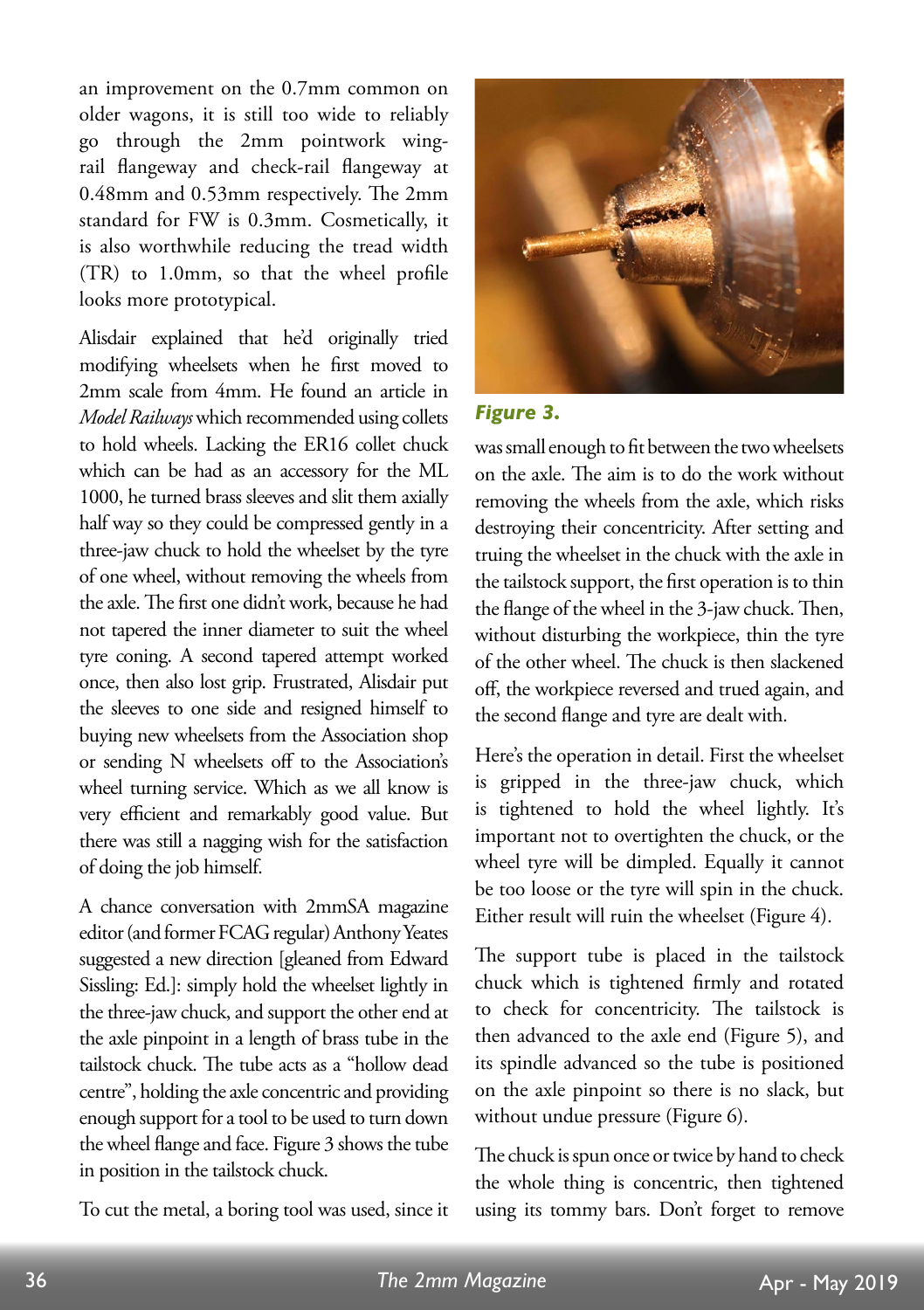

*Figure 4.*



*Figure 5.*



*Figure 6.*

them from the chuck once the wheel is secure! Figure 7 shows the setup close-up. We're going



*Figure 7.*

to remove metal from the green-line side of the flange first until dimension FW is 0.3mm, then from the green-line side of the tread until dimension TW is 1.3mm.

The flange width is measured with a vernier gauge to determine its current width, 0.3mm is subtracted, and that's the amount of metal which needs to be removed. At this point a graduated leadscrew handwheel is very useful, to give a fairly reliable indication of how far to go (Figure 8).

With the lathe still switched off, the tool is advanced until the edge is just touching the back of the wheel, backed off slightly, then eye protection is worn and power is switched on. Alisdair uses a fairly high cutting speed for brass, about twice that recommended for steel, with spit as lubrication.

The flange is thinned with a multitude of



*Figure 8.*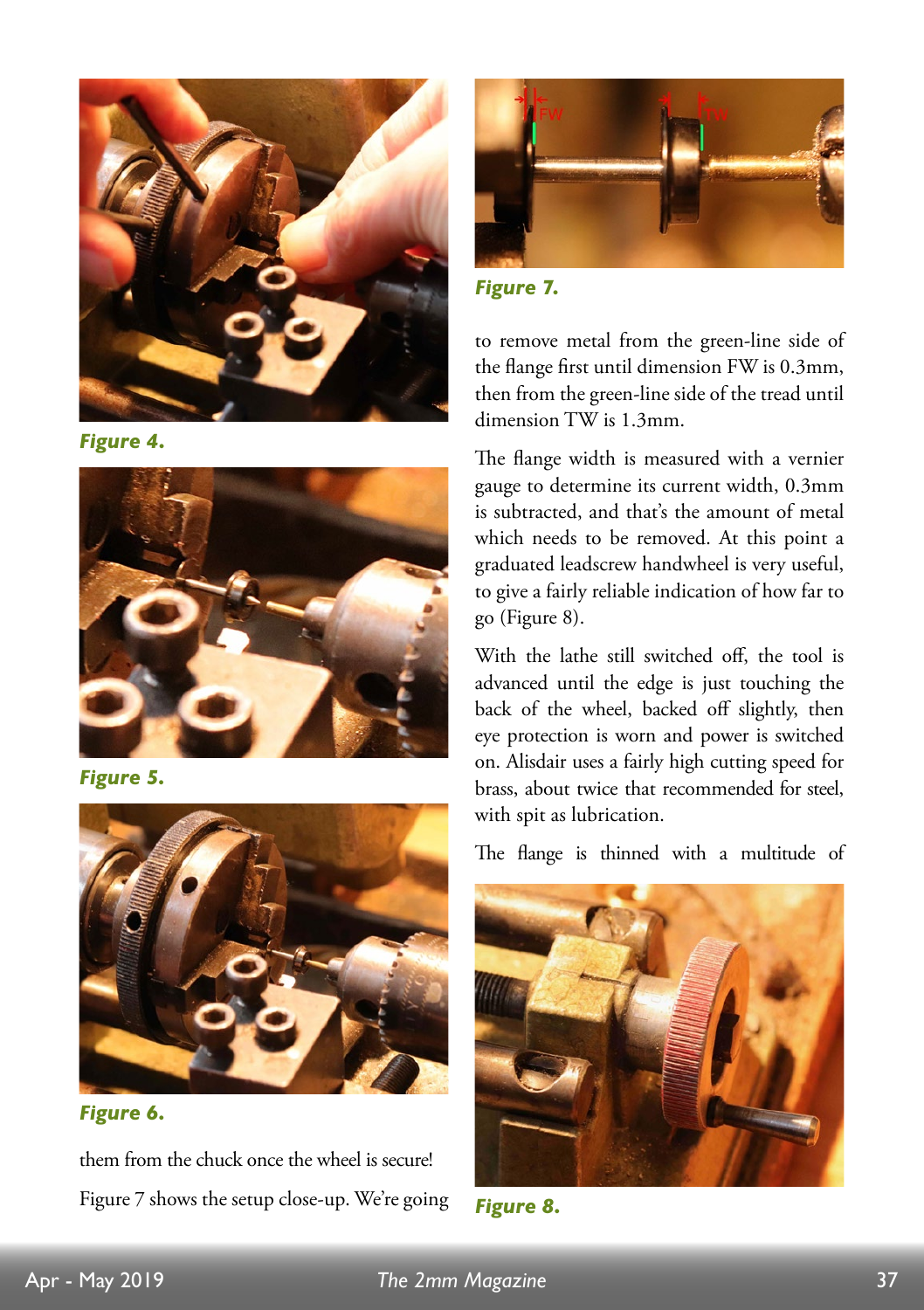light cuts, each time feeding the tool from the flange edge towards the axle, backing out, then advancing the saddle carrying the tool slightly using the leadscrew handwheel and taking the next cut (Figures 9 & 10).

Once the dimension judged by the handwheel gradation is close, the lathe is stopped and the flange dimension checked with the vernier gauge (Figure 11). Then the flange is brought to size with a final light cut or two.

Next the tread width of the other wheel on the axle is reduced, with the same technique (Figure 12). Care is required since the wheel may move on the axle if too heavy a cut is taken.



*Figure 9.*



*Figure 10.*



*Figure 11.*



*Figure 12.*

The lathe is stopped, and the wheelset reversed in the three-jaw chuck, and with the lathe under power, the squared-off edge of the first reduced flange is given a light touch from an nail file emery board (from a chemist or pound shop, or swiped from a dressing table) to round it off, to avoid it catching on point blades, risking derailment. Figure 13 shows the principle, but in practice the tailstock support would be engaged.

Then the same set of operations is carried out again, to reduce the second flange and second tread and round off the second flange back. Finally the back-to-back must be checked and adjusted if necessary. Figure 14 shows the difference in appearance between unmodified and reduced wheelsets.